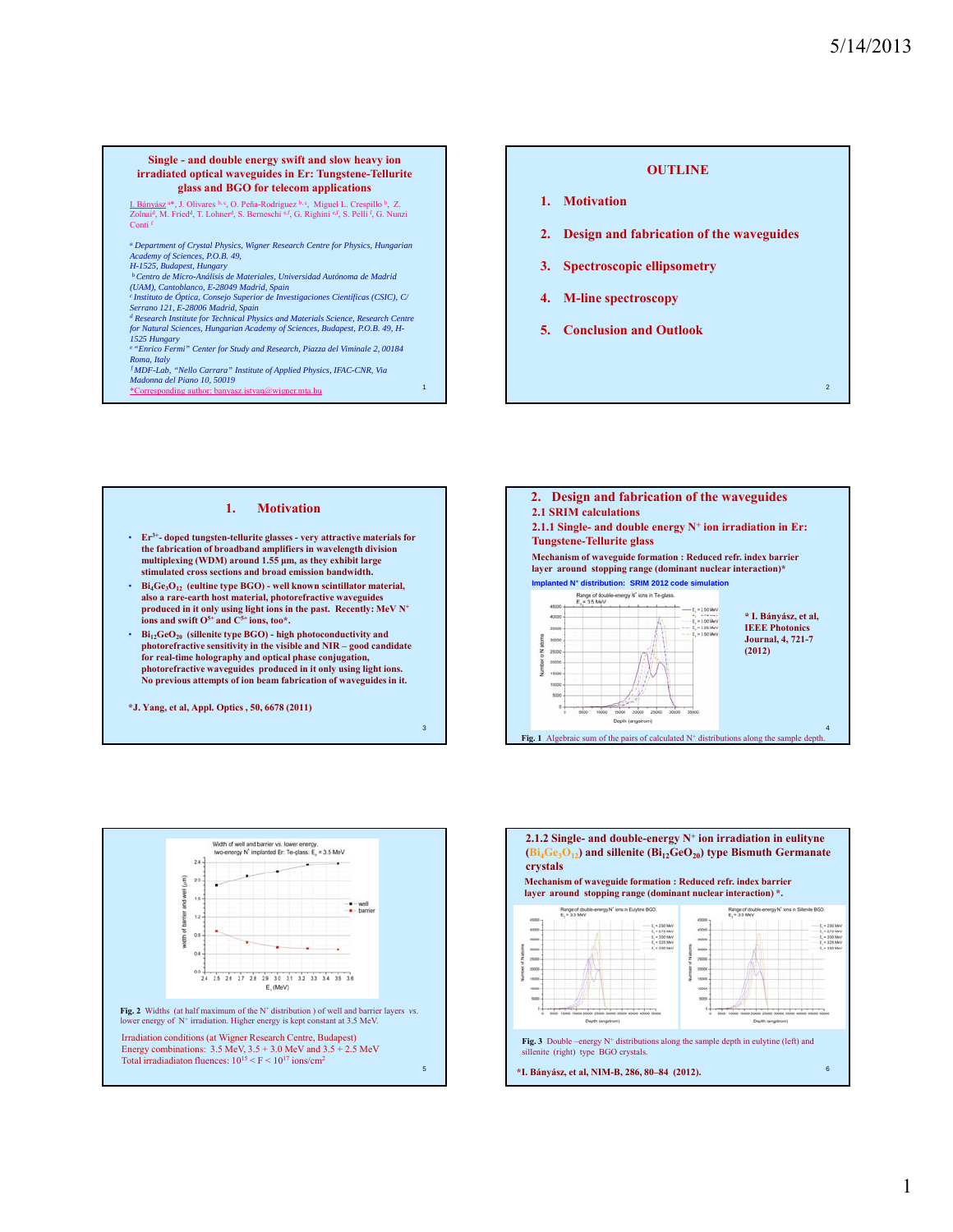











**COMPASSO**, a semi-automatic m-line spectroscopic instrument, developed at IFAC, was used for the characterization of the planar waveguides implanted in the samples, except of the 25 MeV C<sup>5+</sup> irradiated sillenite type BGO.

**With COMPASSO, multi-wavelength m-line spectroscopy was perfumed at the following wavelengths:**

**635 980 1310 and 1550 nm 635, 980, 1310 and 1550 nm.**

 $12^{12}$ Accuracy of the instrument is generally  $\pm 1.10^{-4}$  and  $\pm 4.10^{-4}$  on the effective refractive index and bulk refractive index, respectively. In the case of the N+ implanted planar waveguides in the Er: Te glass, due to the lower contrast in the measurement, the accuracy was lower, about  $\pm 5 \cdot 10^{-4}$  and  $\pm 1 \cdot 10^{-3}$  respectively. Due to the high refractive index of the bulk Er: Te glass (around 2.0 at 635 nm), and even higher of the sillenite BGO (about 2.55 at 635 nm) we used special rutile prisms to couple the light in the irradiated regions. **All the measurements presented here were performed in TE configuration.**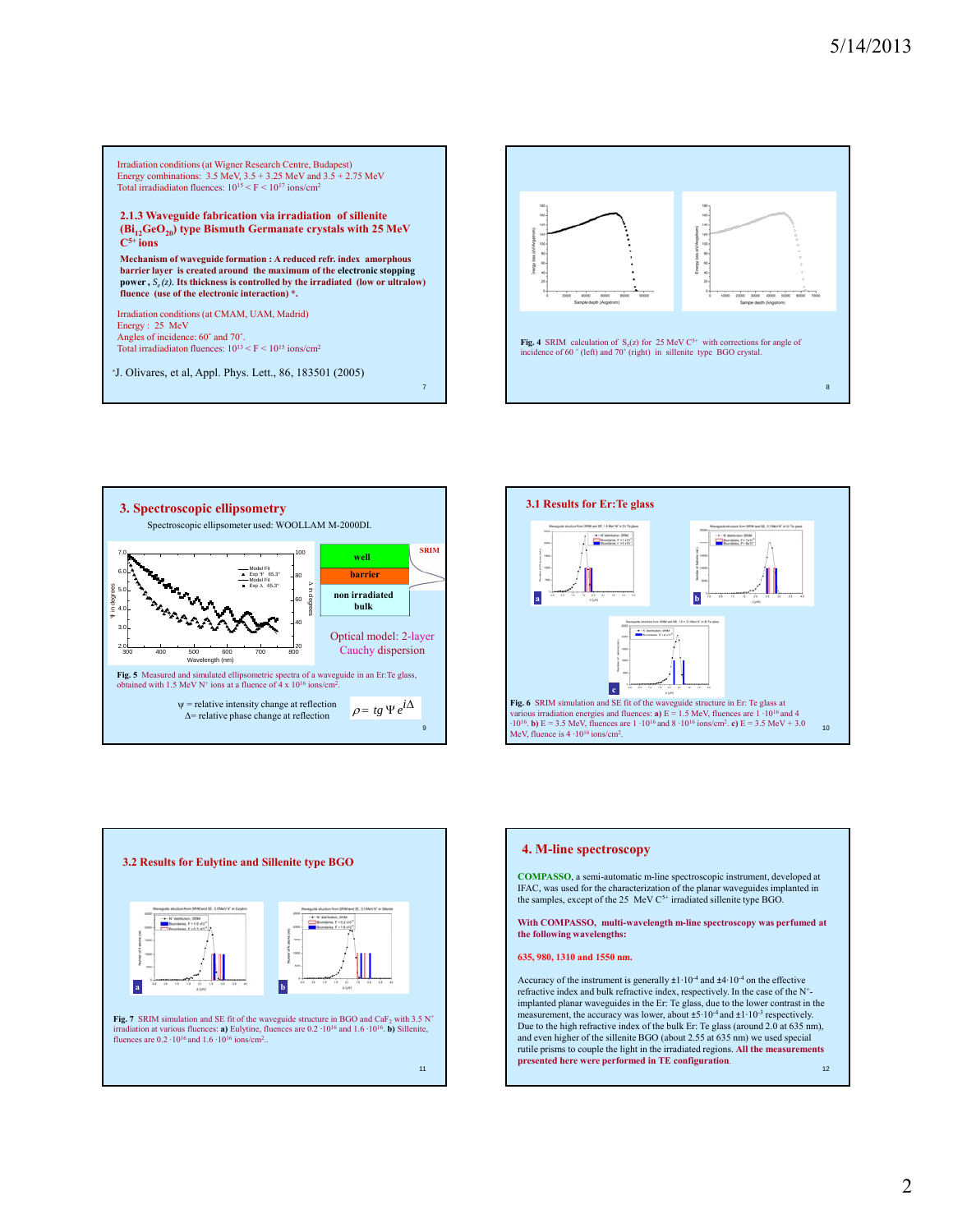